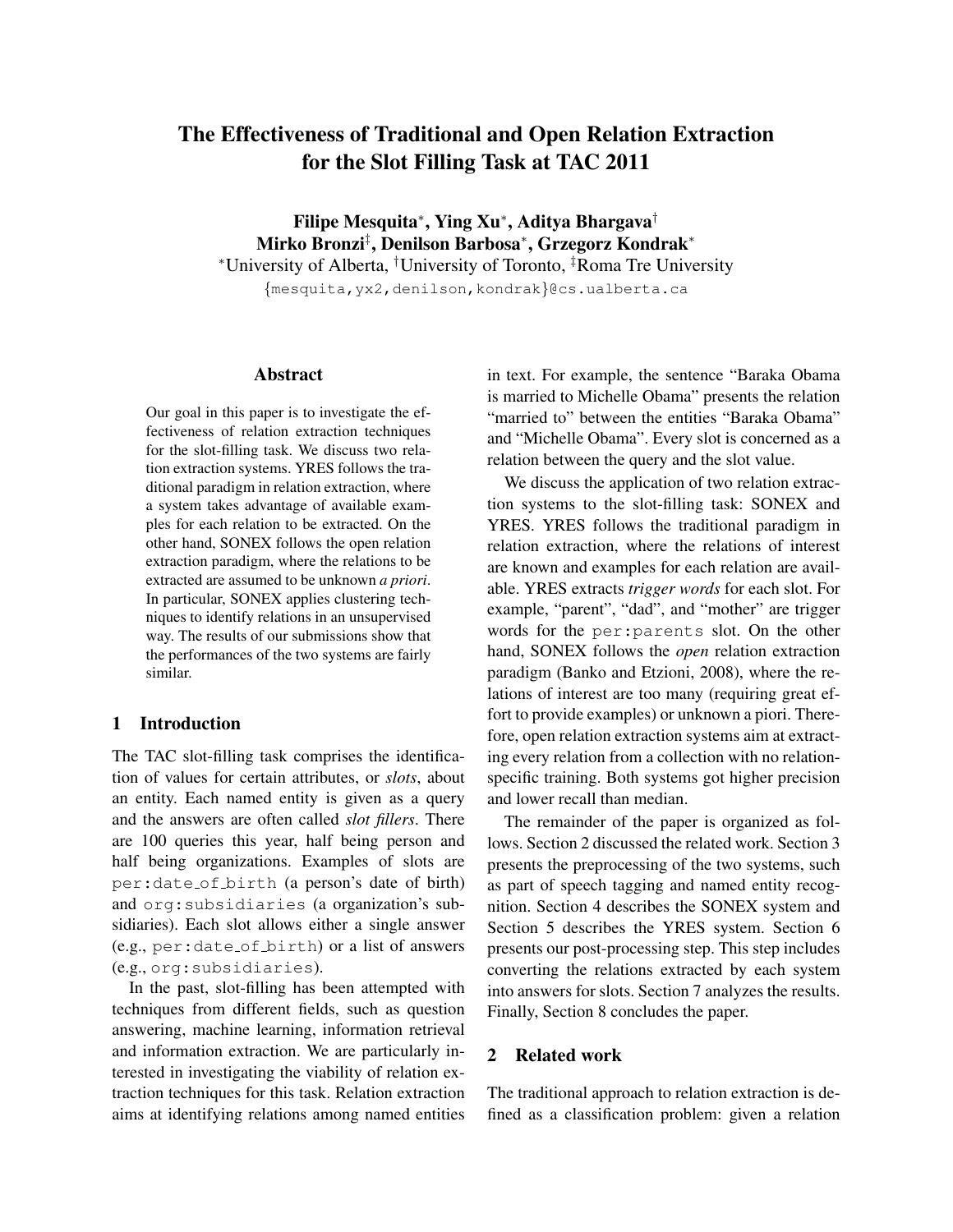*R* and a pair of entities in a sentence *S*, does *S* asserts *R* between this pair of entities? Supervised systems use manually labeled examples to train a classifier for each relation. This classifier is either based on extracted features [\(GuoDong et al., 2005\)](#page-6-0) or kernel functions [\(Zelenko et al., 2003;](#page-6-1) [Culotta and](#page-6-2) [Sorensen, 2004;](#page-6-2) [Bunescu and Mooney, 2005\)](#page-6-3). Bootstrapping systems require significantly less training data. These systems discover new relation instances by using a small set of entity pairs [\(Brin, 1998;](#page-6-4) [Agichtein and Gravano, 2000\)](#page-5-2) or hand-crafted extraction patterns [\(Etzioni et al., 2004\)](#page-6-5). Our system YRES tries to reduce the training effort even further by requiring only a few keywords that indicate a relation.

A limitation of the traditional approach to relation extraction is that it scales linearly with the number of relations. Open relation extraction (ORE) is a new paradigm that aim at overcoming this limitation by extracting *unanticipated* relations [\(Banko](#page-5-0) [and Etzioni, 2008\)](#page-5-0). ORE systems [\(Banko and Et](#page-5-0)[zioni, 2008;](#page-5-0) [Zhu et al., 2009;](#page-6-6) [Hasegawa et al., 2004;](#page-6-7) [Mesquita et al., 2010\)](#page-6-8) are designed to extract any relation expressed in text with no relation-specific training. The seminal work of TextRunner [\(Banko](#page-5-0) [and Etzioni, 2008\)](#page-5-0) proposes a CRF model to recognize tokens describing a relation between a pair of entities. O-CRF relies on relation-independent features, such as prepositions and part-of-speech tags. Our system SONEX [\(Mesquita et al., 2010\)](#page-6-8) is based on the approach proposed by [Hasegawa et al. \(2004\)](#page-6-7). In this approach, the relationship between two entities is indicated by the sentences where they appear together. In order to find all pairs of entities belonging to the same relation, a clustering algorithm is used to group pair of entities that are cited in similar sentences.

# <span id="page-1-0"></span>3 Pre-processing

The first step in our approach is to convert each document in the TAC source collection into plain text for easier manipulation. We start by replacing HTML tags (e.g.,  $\langle p \rangle$ ) with their corresponding plain text alternatives. Next, we convert Unicode characters to ASCII.

Each document is annotated by the Stanford natu-

ral language processing tool<sup>1</sup> as follows. First, this tool splits each document into sentences. A tokenizer identifies individual tokens in a sentence. In addition, the tool annotates each token with part-ofspeech tags and lemma.

Next, we identify mentions to entities in a sentence. We use the Stanford named entity recognition system [\(Finkel et al., 2005\)](#page-6-9) to perform this task. This system is able to recognize several types of entities, such as people, organizations, locations, dates and numbers. In addition, we identify mentions that refer to the same entity using OrthoMatcher [\(Bontcheva et](#page-5-3) [al., 2002\)](#page-5-3), a coreference resolution system provided by the GATE framework<sup>2</sup>.

# <span id="page-1-1"></span>4 SONEX

SONEX identifies the relationship (if any) between entities  $e_1, e_2$  by analyzing the sentences that mention *e*<sup>1</sup> and *e*<sup>2</sup> together. An *entity pair* is defined by two entities *e*<sup>1</sup> and *e*<sup>2</sup> together with the *context* in which they co-occur. For our purposes, the context can be any textual feature that allows the identification of the relationship for the given pair. As an illustration, Table [1](#page-2-0) shows entity pairs where the context consists of the exact text *in between* the mentioned entities. As we discuss later, we actually employ techniques to *extract* the context from the text in the sentences.

We extract entity pairs as follows. For each sentence, we search for pairs of entities separated by at most five intervening words. We store each entity pair along the sentences where they appear in a Lucene<sup>[3](#page-1-4)</sup> index. This index enables several types of search operators and provides an efficient mechanism (inverted indices) to store statistics about tokens and entity pairs.

SONEX works by clustering entity pairs with similar context. Once this clustering step is done, each cluster is analyzed and a common label is assigned by inspecting the contexts of the pairs within the cluster. The intuition behind this approach is that entity pairs belonging to the same relation often present similar contexts. We use the context of an

<span id="page-1-2"></span><sup>1</sup> [http://nlp.stanford.edu/software/](http://nlp.stanford.edu/software/corenlp.shtml) [corenlp.shtml](http://nlp.stanford.edu/software/corenlp.shtml)

<span id="page-1-3"></span><sup>2</sup> <http://gate.ac.uk/>

<span id="page-1-4"></span><sup>3</sup> <http://lucene.apache.org/>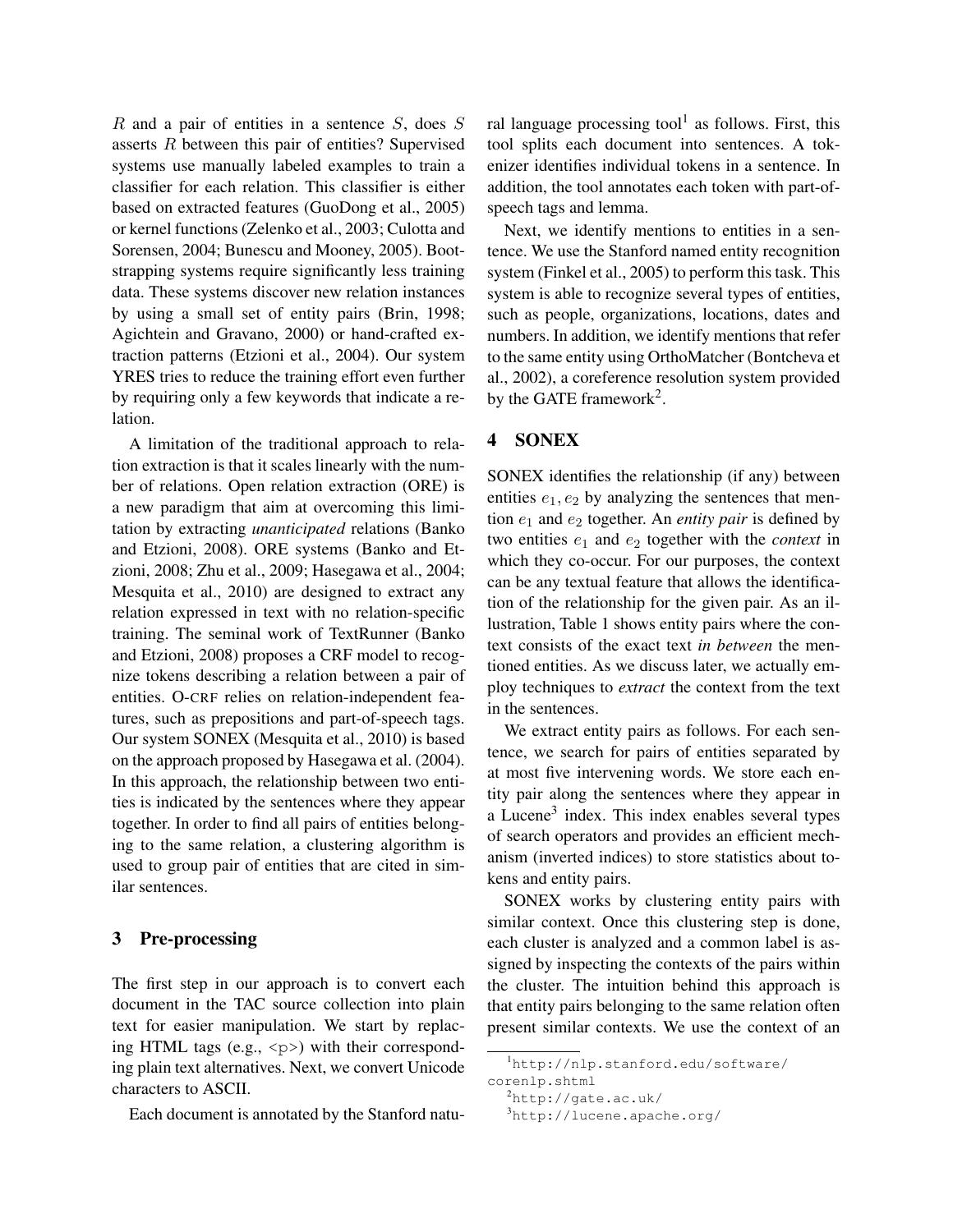<span id="page-2-0"></span>

| <b>Entity 1</b>                     | <b>Context</b>        | <b>Entity 2</b>                      |
|-------------------------------------|-----------------------|--------------------------------------|
|                                     | 's wife               |                                      |
| (Barack Obama, PER)                 | better than his wife  | (Michelle Obama, PER)                |
|                                     | and                   |                                      |
|                                     | , accompanied by wife |                                      |
| $\langle$ Tom Cruise, PER $\rangle$ | 's fiancee,           | $\langle$ Kate Holmes, PER $\rangle$ |
|                                     | is inspired by        |                                      |

Table 1: Entity pairs and their context from the TAC source collection.

entity pair to produce a vector where each dimension corresponds to a token in the context. Therefore, every pair is represented by a vector in the Vector SpaceModel [\(Manning et al., 2008\)](#page-6-10).

Many tokens in the context are irrelevant to describe a relation. These tokens are often considered as noise. This includes prepositions, determiners, adjectives, adverbs, among others. We also observed that relations are often better described by verbs and nouns. Therefore, we consider only those tokens tagged as verb or noun. In order to make no distinction between tokens that are inflections of the same word (e.g., "acquired", "acquires"), we replace the original token by its lemma (e.g., "acquire").

A token *t* in a context vector is weighted by the widely-adopted *tf ·idf* weighting scheme [\(Manning](#page-6-10) [et al., 2008\)](#page-6-10). Here, *tf* is the normalized frequency of the token in the context, while  $\operatorname{id} f = \log(\frac{|D|}{d:\text{te}d})$ , where  $|D|$  is the total number of entity pairs, and  $d : t \in d$  is the number of entity pairs that contain the token *t* at least once. We compute the similarity between context vectors by using the cosine similar-ity measure. We use the Mahout library<sup>[4](#page-2-1)</sup> to store and manipulate context vectors.

### 4.1 Clustering algorithm

In order to cluster context vectors, we use the Hierarchical Agglomerative Clustering (HAC) algorithm [\(Manning et al., 2008\)](#page-6-10). One of the advantages of HAC is that it does not require the number of clusters to be produced as a parameter. This is a desirable property since one can seldom estimate the number of relations described in a collection *a priori*. On the other hand, HAC does not scale well for a large number of vectors. This is because the time and space complexity for HAC is at least quadratic in the number of vectors [\(Manning et al., 2008\)](#page-6-10).

We extracted more than three million vectors from the TAC source collection, a number well beyond our capacity for running the HAC algorithm. SONEX however implements the buckshot algorithm [\(Cutting et al., 1992\)](#page-6-11). This algorithm reduces the time and space complexity of the HAC by clustering a sample of the three million vectors. By running a quadratic clustering algorithm over a sample of size  $\sqrt{N}$ , where *N* is the total number of vectors, the buckshot algorithm is able to find cluster centroids in linear time and space. It is well-accepted that the centroids of clusters produced from a representative sample are often as good as the centroids of the clusters produced from all vectors [\(Cutting et](#page-6-11) [al., 1992\)](#page-6-11).

Once we have the cluster centroids, we assign a cluster to each vector. We adopt the assign-tonearest method, where the assigned cluster is the one that maximizes the similarity between the vector and the cluster centroid. We label each cluster with the token in the cluster centroid with the highest weight.

### 4.2 Mapping clusters to slots

We use the cluster label that SONEX provides to map a cluster to its appropriate slot (if any). To do so, we manually construct a list of valid labels for each slot by observing which clusters generated from the training data correspond to which slots. For example, a cluster with the label "husband" can be mapped to the per:spouse slot, so "husband" is added to the list of allowed labels for per:spouse. We were unable to find clusters for 5 slots, which forced us to submit NIL answers for them. The slots are: per:cause of death, per:title,

<span id="page-2-1"></span><sup>4</sup> <http://mahout.apache.org/>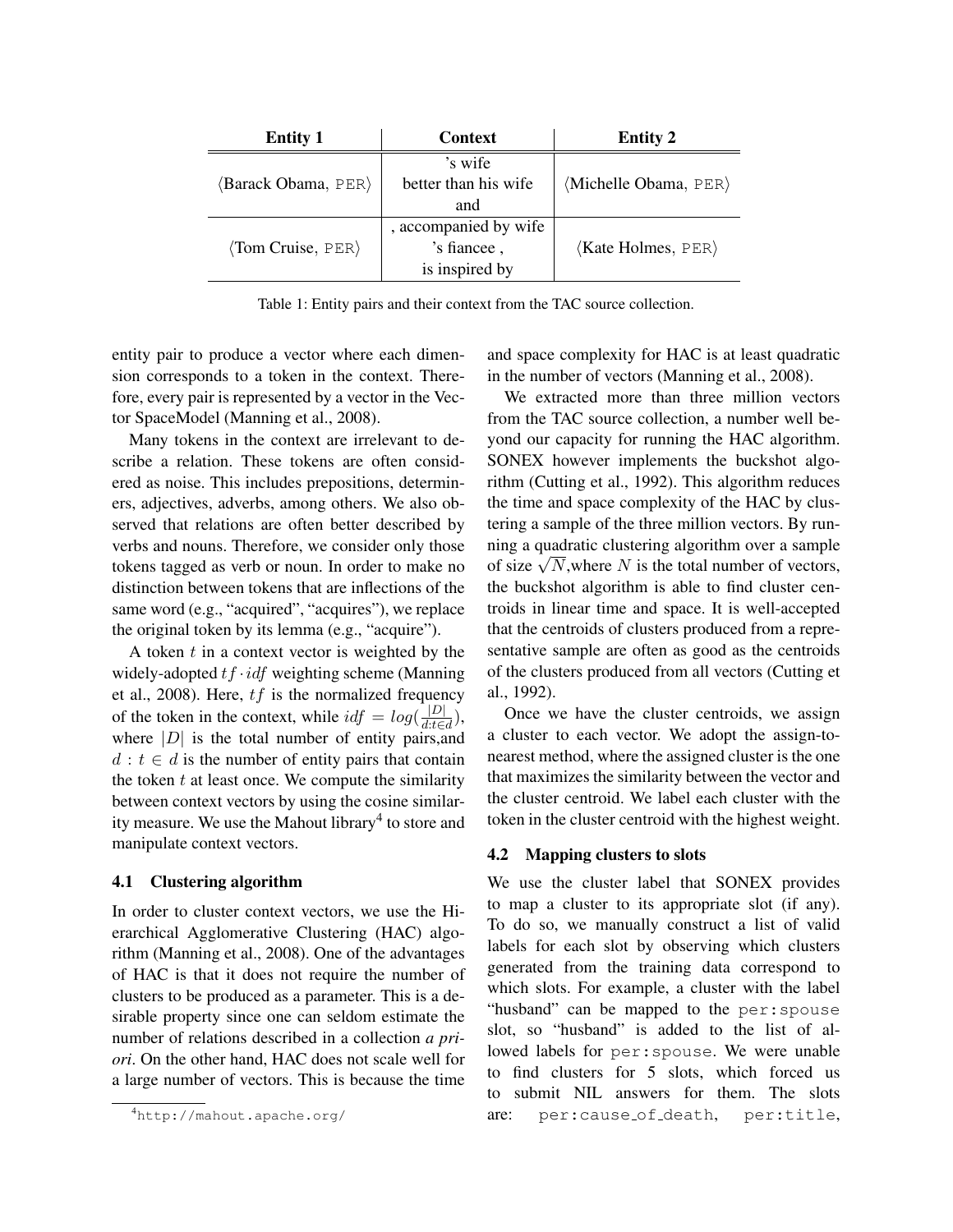per:charges, org:website and org:political religious affiliation.

# <span id="page-3-0"></span>5 YRES

Similar to SONEX, YRES looks within a certain context of a pair of entities, but considers words around the entities in the text as well as in between them. YRES applies an approach based on relative entropy as well as one that manually finds appropriate keywords for slots.

We hypothesize that if a word occurs more often in contexts for person/person pairs than for person/ organization pairs, the word is likely to be indicative of a personal relationship between the entities. We refer to these pair classes (person/person, etc.) as *pair types*. To exploit this, YRES employs relative entropy  $RE = p(x) \log \frac{p(x)}{q(x)}$ , where for a word *x*,  $p(x)$  is the frequency of *x* in contexts of a given pair type and  $q(x)$  is the frequency of x in contexts of another pair type. Words with high relative entropy values are chosen with a manually-set threshold as keywords, which are manually mapped to slots for later use. We find that this method works well with person/person pair types for *p* and person/organization pair types for *q*, as well as vice versa, but other pair types are too noisy.

For these other pair types, YRES employs a simpler approach. Using the example training queries, entity pairs are generated using the various queries and the filled-in slot values. For each query-value pair, all sentences containing these pairs are gathered. Keywords are then manually chosen based on the terms appearing most frequently in the sentences mentioning the given pair and the keyword is mapped to the appropriate slot (based on the query and the value being examined). For example, the term "born" is quite frequent for the per:date of birth slot, and is therefore marked as a keyword mapping to that slot.

Finally, to extract relations from text, an entity pair is marked with slots based on the presence of relevant keywords. As defined above, an entity pair consists of all sentences mentioning a pair of entities; if a keyword (as found above) appears often (for some threshold defined manually based on the keyword) among these sentences, then the pair is marked as having the relationship (slot) corresponding to the keyword. When searching for the keyword, specific "context shapes" are defined for the various slots: for example, the per:date of birth slot looks for a keyword before and in between the two entities, while the org:employees slot looks in between and after; these windows are determined manually based on where the keywords tend to appear for the particular slots. Note that multiple keywords can be triggered, so a given pair can be marked as having multiple relationships.

### <span id="page-3-1"></span>6 Post-processing

To convert the relations extracted by SONEX and YRES to answers for slots, we apply a series of rules.

Because the relation extraction systems provide entities as they occur in the text, there must be some method of matching names found by the systems to those queried when there is not an exact match. For example, sometimes a name may include a title such as "Congressman" or "Senator", which would mean that exact matches would not work if given the name only as a query. We use a taboo list of titles, constructed from the Wikipedia "List of Titles" page<sup>5</sup>, and ignore any words at the start of an entity name that appear on the list, so long as this leaves at least two words in the name. Similarly, we have a manually-constructed list of taboo endwords for organizations (including "corp.", "ltd.", etc.).

Both SONEX and YRES simply provide pairs of entities, which we use to construct a list of entities and slot values. While some slots imply a symmetric relation (per:spouse, for example), direction is distinctive for others (such as per:parents). Given a pair of entities in a given order, then, we first add the pairs to the entity-value list in that order; for instance, given "Barack Obama" and "Michelle Obama" with the per:spouse slot, we add "Michelle Obama" as a spouse of "Barack Obama". We then swap the order, which requires a different slot to be substituted in case direction is important. Of the slots considered, this means that per:children and per:parents

<span id="page-3-2"></span><sup>5</sup> [https://secure.wikimedia.org/wikipedia/](https://secure.wikimedia.org/wikipedia/en/wiki/List_of_titles) [en/wiki/List\\_of\\_titles](https://secure.wikimedia.org/wikipedia/en/wiki/List_of_titles)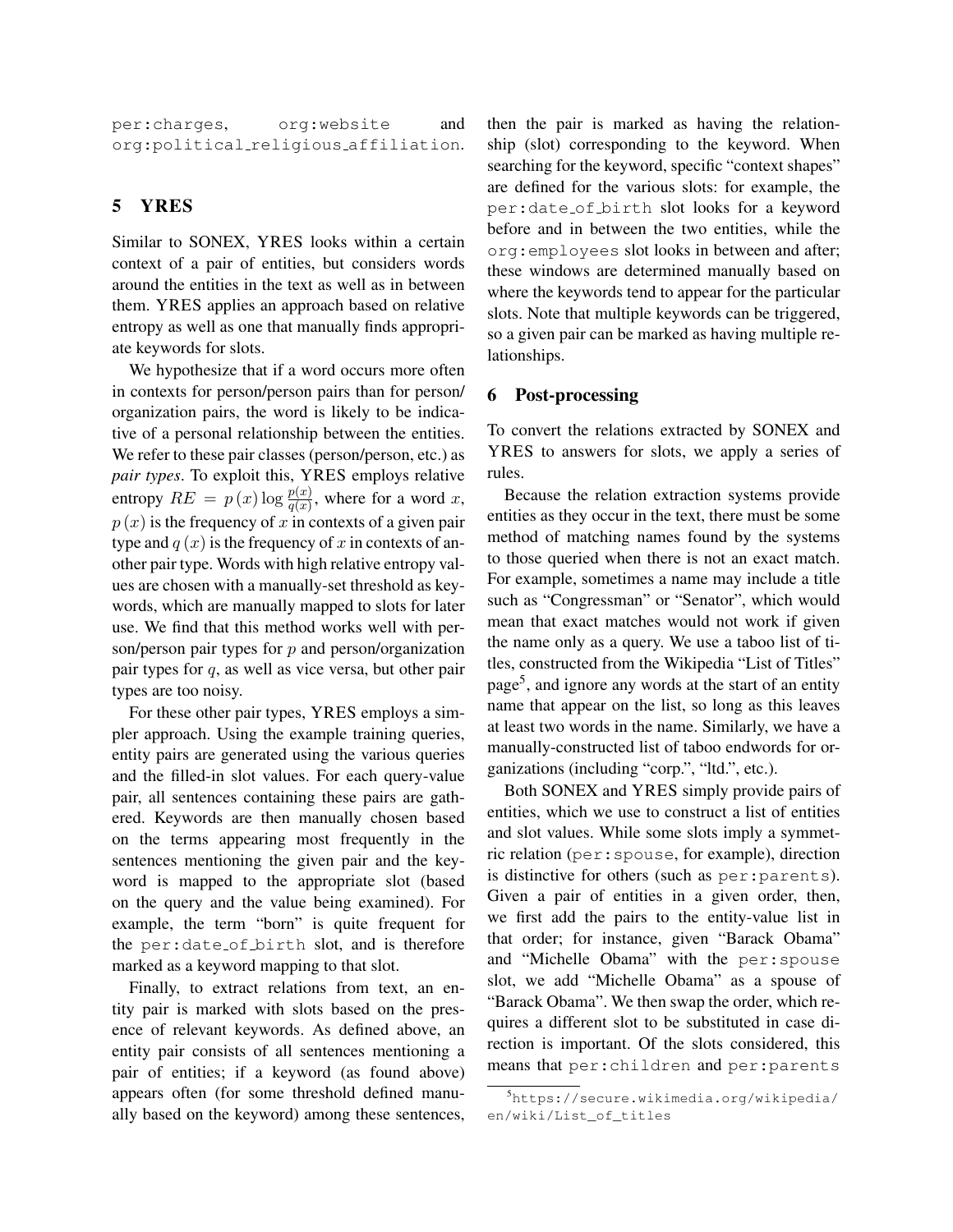<span id="page-4-2"></span>

|              |        |              | System   Precision   Recall   F-measure |
|--------------|--------|--------------|-----------------------------------------|
| <b>SONEX</b> | 0.3684 | $\pm 0.0518$ | 0.0909                                  |
| <b>YRES</b>  | 0.2602 | $\pm 0.0878$ | 0.1313                                  |

Figure 1: TAC results for YRES and SONEX.

are swapped, as is the case with org:parents and org:subsidiaries. We must also verify that the two entities are of valid types so that we don't return people for the org:parents slot, etc.

Given a query, we can then look up the entity in our entity-value list, keeping in mind the taboo lists. We perform some simple checks on the locationvalued slots such as per:city of birth and per: origin. Using the MONDIAL database<sup>6</sup>, we ensure that the location value is a valid location and use MONDIAL to determine which slot (city, province, or country) should be filled. For the per:origin slot, we infer from cities or provinces to countries; if there are multiple cities or provinces with the given name, we choose the one with the highest population. We also perform checks for religion against a manually-constructed list of allowable religions or denominations.

Finally, once we have the slots filled for a given query, we need to adjust for single-valued slots as well as merge similar values together. For personvalues, we group together all values having the same first name since the person slots that we fill are all familial. We also employ the taboo list for both persons and organizations as above. To pick a final value for a group, we choose the longest string to provide the most specific value possible (e.g. a full name instead of a first name only), reverting to system scores in case of a tie.

# <span id="page-4-0"></span>7 Results

We submitted two runs, one for YRES and another one for SONEX. Figure [1](#page-4-2) shows the results for these submissions. We analyze the results in the following sections.

### 7.1 YRES

Ignoring slot types which have less than 10 entries in the standard result, the following are some

<span id="page-4-1"></span>6 [http://www.dbis.informatik.](http://www.dbis.informatik.uni-goettingen.de/Mondial/)

[uni-goettingen.de/Mondial/](http://www.dbis.informatik.uni-goettingen.de/Mondial/)

<span id="page-4-3"></span>

| Slot                           | Precision |
|--------------------------------|-----------|
| <b>ORG:Number of Employees</b> | 0.95      |
| PER:Employee of                | 0.92      |
| PER:Member of                  | 0.92      |
| <b>ORG: Headquarters</b>       | 0.90      |
| PER: Place of birth            | 0.88      |
|                                |           |
| PER:Children                   | 0.66      |
| ORG:Subsidiaries               | 0.65      |
| <b>ORG:</b> Alternate Names    | 0.56      |
| <b>ORG:Parents</b>             | 0.55      |
| ORG: Shareholders              | 0.50      |
| Average                        | 0.79      |

Figure 2: The slots in descendant order of precision as measured in the preliminary experiment. For brevity, only the top and bottom five are shown.

specific statistics. The slot we miss the most is *org:alternate names*, for which we extracted no answer. Slots with the maximum number of correct answers are *per:title* and *org:top members/employees*. The slot with the maximum number of wrong answers is *per:member\_of*, with 8 correct and 57 wrong. After much scrutiny we found there are two major types of error causes. One is that the relation word is not related to the entity pairs. For example, in "PER told leaders of ORG...", "leader" is not related to the "PER–ORG" pair. The other is named entity recognition, the entity names are mismatched or incomplete. For instance, "Democratic Senator John Kerry", the ORG "Democratic" is incomplete, which should be "Democratic party".

### 7.2 SONEX

Preliminary results. We conducted a preliminary experiment to estimate the precision of the clusters produced by SONEX. We randomly selected 50 entity pairs from clusters mapped to slots. We asked four students to verify whether the entity pairs of each slot were supported by any document in source collection. Entity pairs with a supporting document were deemed as correct. Figure [2](#page-4-3) shows the precision for ten slots, being five with highest score and five with the lowest. The average precision for all slots is 0.79.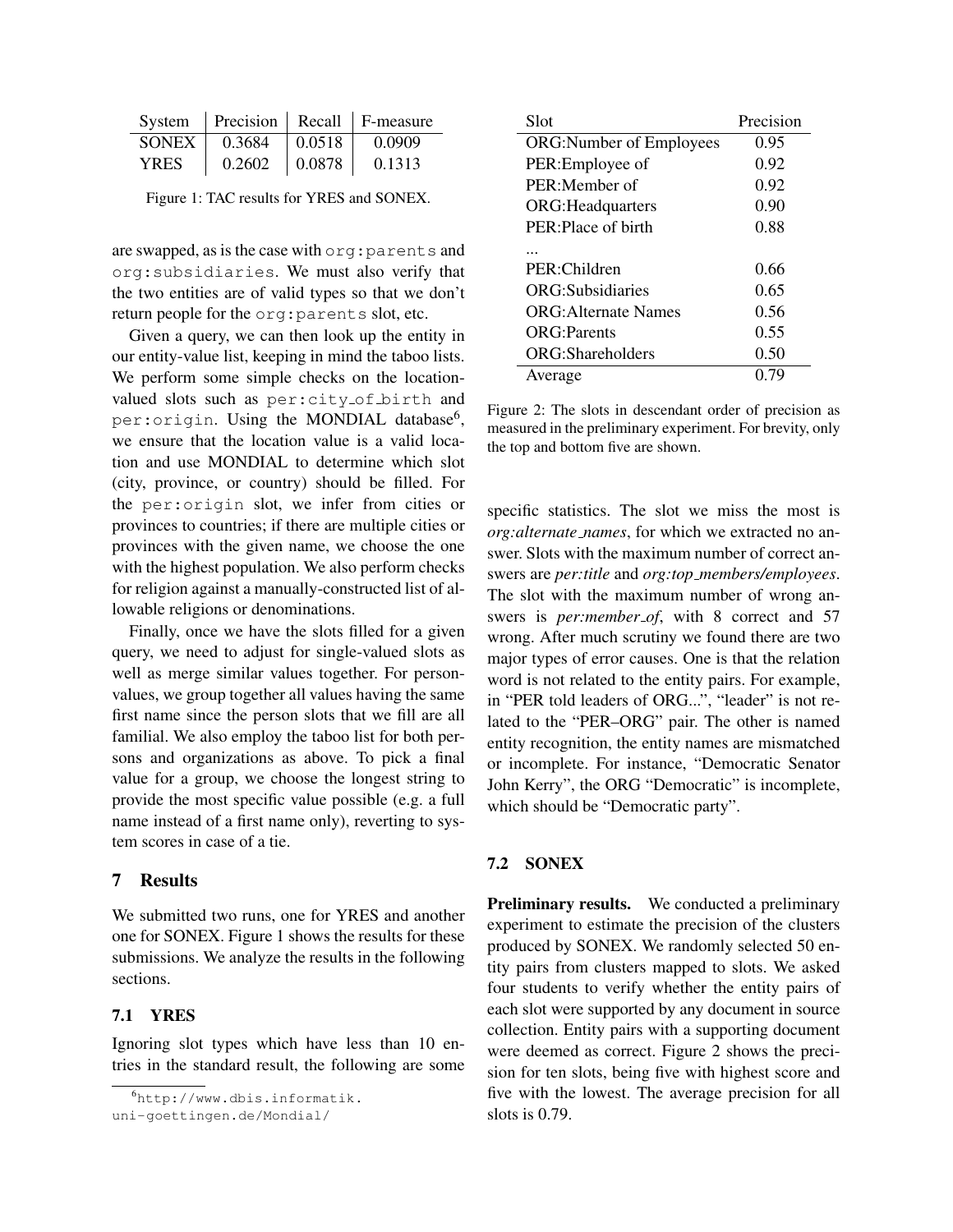TAC results. Figure [1](#page-4-2) shows the scores for the SONEX submission. SONEX was able to correctly answer 49 fillers (out of 945 correct answers). One could expect a low recall score from SONEX, given its limitation of extracting exactly one relation for each entity pair (as oppose to all relations between a pair of entities).

While low recall was expected, we were surprised by the low precision score in our TAC submission (in light of our preliminary experiment). In order to understand the discrepancy between the results from TAC and our experiment, we looked carefully at the answers not judged as correct. Out of 84 non-correct answers, 62 are incorrect, 15 are redundant and 7 are inexact. The majority of incorrect answers are from the slots per:employee of (21) and per:top members employees (13). Analyzing the slot fillers for these two slots, we have found that 38% of the incorrect answer in these slots are due to mistakes when handling entities. For example, our coreference resolver incorrectly determined that "U.N." (United Nations) and "US Navy" refers to the same entity. Observe that the initials of "US Navy" match "U.N.". This coreference decision resulted in a wrong extraction from the text portion "U.N. nuclear watchdog chief Mohamed ElBaradei". In particular, SONEX answered "US Navy" (instead of "U.N.") for the slot per:employee of of the entity "Mohamed ElBaradei". We observed that mistakes that arise from mishandling entities are not equally distributed through the entities. That is, some entities are more likely to be mishandled. The random samples used in our preliminary experiment is unlikely to show this distribution. This is because we selected individual entity pairs as oppose to all slot fillers for a target entity.

### <span id="page-5-1"></span>8 Future work & conclusion

We have presented two approaches to the slot-filling task. YRES identifies slot fillers by leveraging keywords indicative of each slot. SONEX relies on open relation extraction, where the relations to be extracted are assumed to be unknown *a priori*. We manually mapped each slot (e.g., per:spouse) to corresponding relations extracted by SONEX (e.g., wife, husband). SONEX (0.09) and YRES (0.13) achieved similar F-measure scores. SONEX presented a higher precision at expense of a lower recall.

To increase the recall of both system systems, we are considering expanding the context of an entity pair to include the text windows appearing before and after the pair in all sentences. In addition, we are investigating the impact of adding prepositions into the context of an entity pair, especially when nouns and verbs are not present. In order to improve precision, we plan to train a classifier to identify a whether two entities are related in a sentence.

The plans for future work also include reducing the number of incorrect extractions due to entity mishandling by combining different named entity recognition and coreference resolution systems. We will also investigate how we can improve the entity type classification by linking the entities found in the corpus to those in a knowledge base.

We plan to replace SONEX's feature extraction step, which consider individual tokens, by a more sophisticated one. In particular, we are investigating techniques to extract relational phrases (e.g., "was acquired by") as oppose to individual tokens only.

Finally, both YRES and SONEX are unable to recognize the *directionality* of some relations. By directionality, we mean the correct order of the entities in a relation. For example, we expect that the first entity of relation "children" to be a parent, while the second entity should be a child. We plan to study methods to discover the correct directionally of a relation even when the entities are shown in reverse order (e.g., "C, children of P").

### References

- <span id="page-5-2"></span>Eugene Agichtein and Luis Gravano. 2000. Snowball: extracting relations from large plain-text collections. In *Proceedings of the ACM Conference on Digital libraries*, pages 85–94. ACM.
- <span id="page-5-0"></span>Michele Banko and Oren Etzioni. 2008. The tradeoffs between open and traditional relation extraction. In *Proceedings of the Annual Meeting of the Association for Computational Linguistics*, pages 28–36, Columbus, Ohio, June. Association for Computational Linguistics.
- <span id="page-5-3"></span>Kalina Bontcheva, Marin Dimitrov, Diana Maynard, Valentin Tablan, and Hamish Cunningham. 2002. Shallow methods for named entity coreference res-